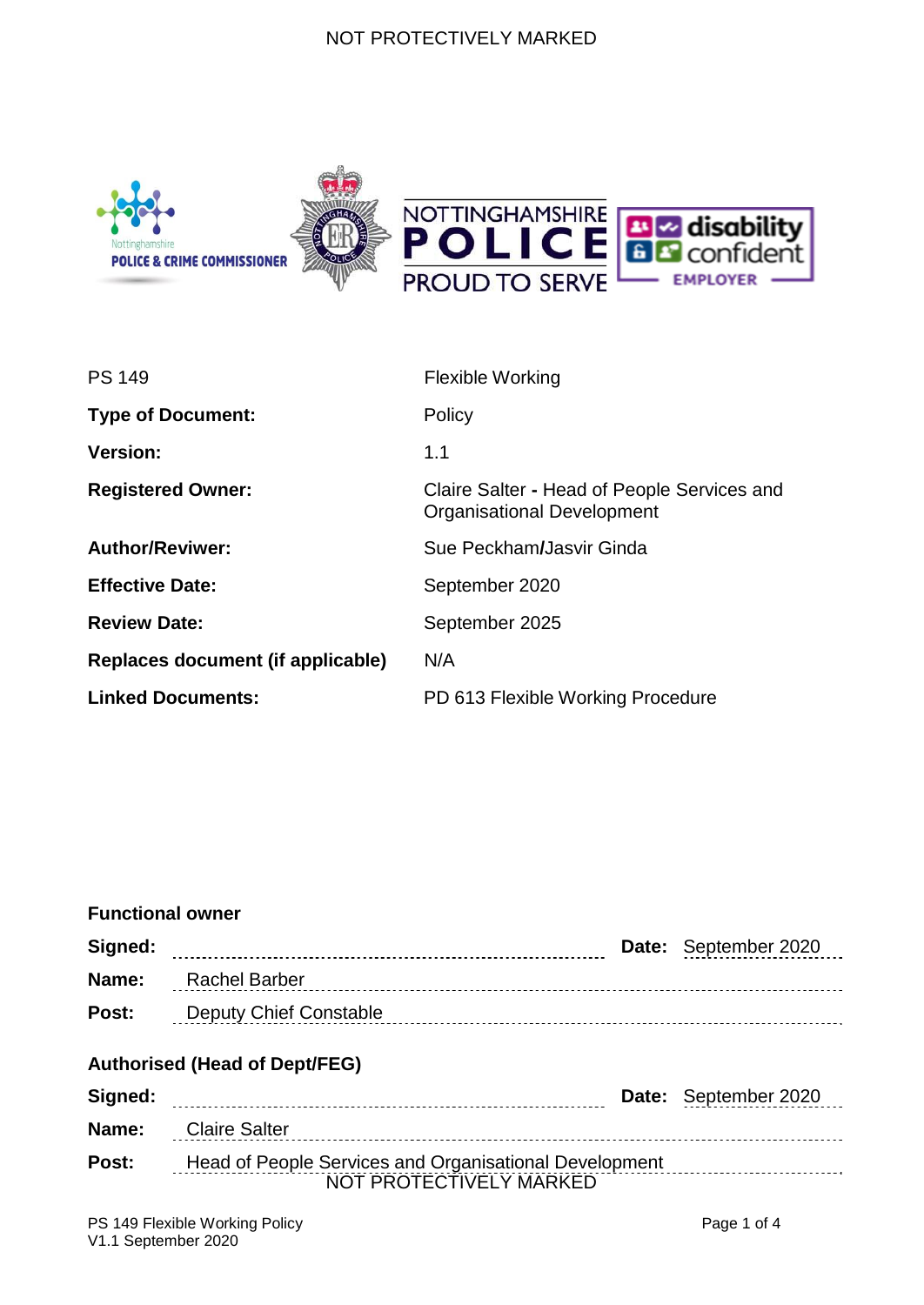# **Table of Contents**

# **Statement of legislative compliance**

This document has been drafted to comply with the general and specific duties in the Equality Act 2010; GDPR 2018; Freedom of Information Act; European Convention of Human Rights; Employment Act 2002; Employment Relations Act 1999, and other legislation relevant to policing.

### NOT PROTECTIVELY MARKED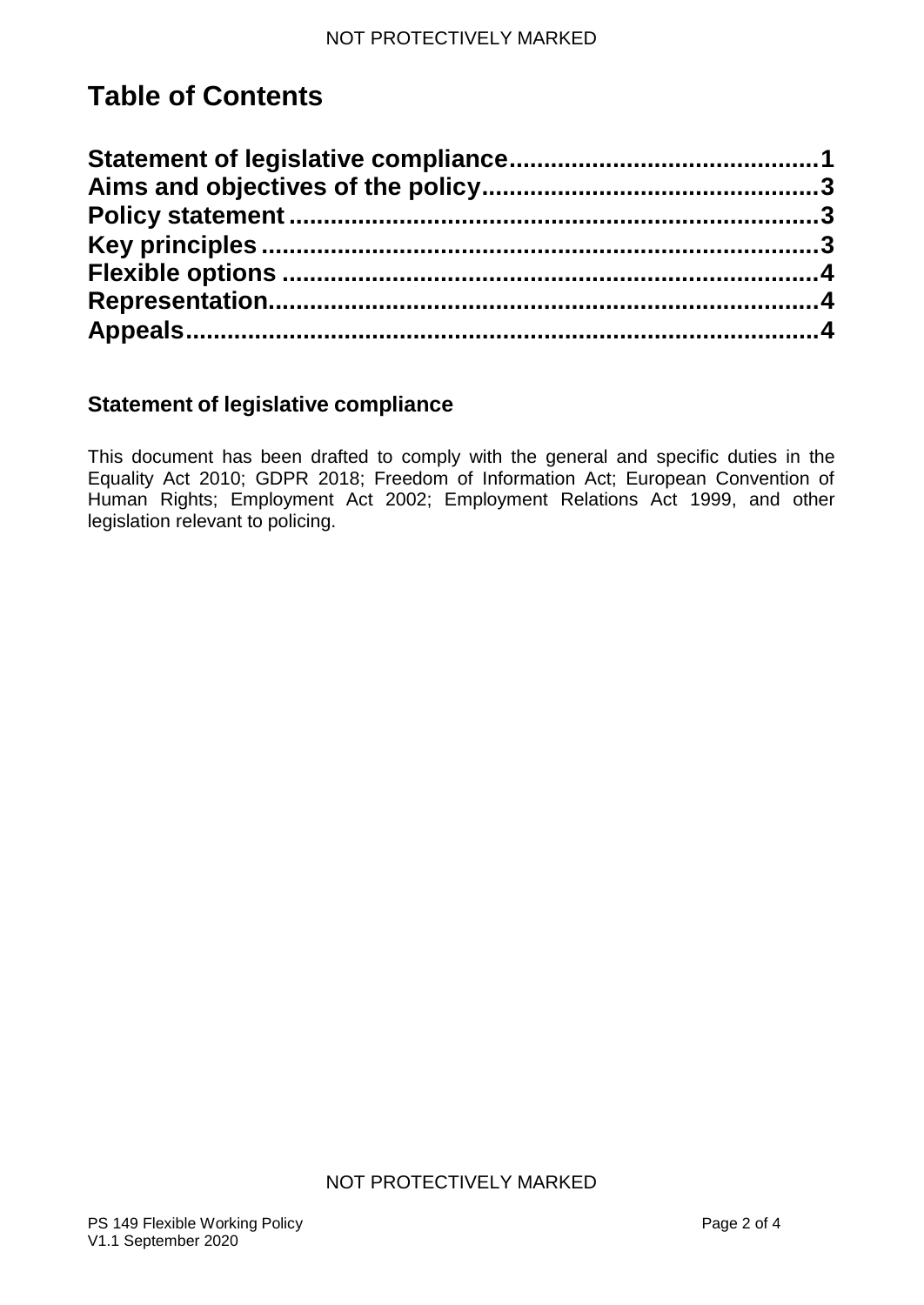# **Aims and objectives of the policy**

Nottinghamshire Police and the Nottinghamshire Office of the Police and Crime Commissioner (OPCC) recognises that flexible working arrangements can be of benefit to the individual and the organisation, improving work-life balance, supporting their wellbeing and allowing the Force and OPCC to retain skilled people. This also supports Nottinghamshire Police to be an employer of choice.

The aim of the policy is to allow individuals the opportunity to request a flexible work arrangement that provides a good work-life balance and does not have a detrimental impact on the operational performance of the Force or OPCC.

Within the policy Nottinghamshire Police and the OPCC have gone beyond legislation in offering all police officers and police staff the opportunity to request a flexible working pattern to support the optimum work-life balance and continue to deliver excellence in policing to the communities of Nottinghamshire.

The policy applies to police officers, police staff and OPCC staff who:

- Have completed 26 weeks continuous service with Nottinghamshire Police or the OPCC at the date the application is made.
- Have not made another application to work flexibly during the previous 12 months, unless exceptional circumstances apply.

It is the intention of Nottinghamshire Police and the OPCC to ensure an open and honest dialogue with individuals however the spirit of the policy would not lend itself to multiple requests for individuals to adjust patterns during the year.

# **Policy statement**

# **Key principles**

- All requests for flexible working will be considered in a fair, timely and consistent manner.
- A request can be made once in a twelve month period, unless exceptional circumstances apply.
- All requests will be considered taking into consideration operational requirements and the needs of the individual.
- An individual whose request for flexible working is not approved will be provided with the business rationale for refusal.
- All requests will be assessed on their own merits.
- Pay, annual leave and bank holidays will be paid pro rata for hours worked.
- For police staff/OPCC staff a change in working arrangements will result in a permanent contractual change, unless a trial/temporary period has been agreed.
- Where a police officer reduces their hours whilst on probation, the period of probation will be extended to compensate.
- Police officers can return to work full time at any time. The Force will action the change within 2 months of the request to return to full time hours if there is a

### NOT PROTECTIVELY MARKED